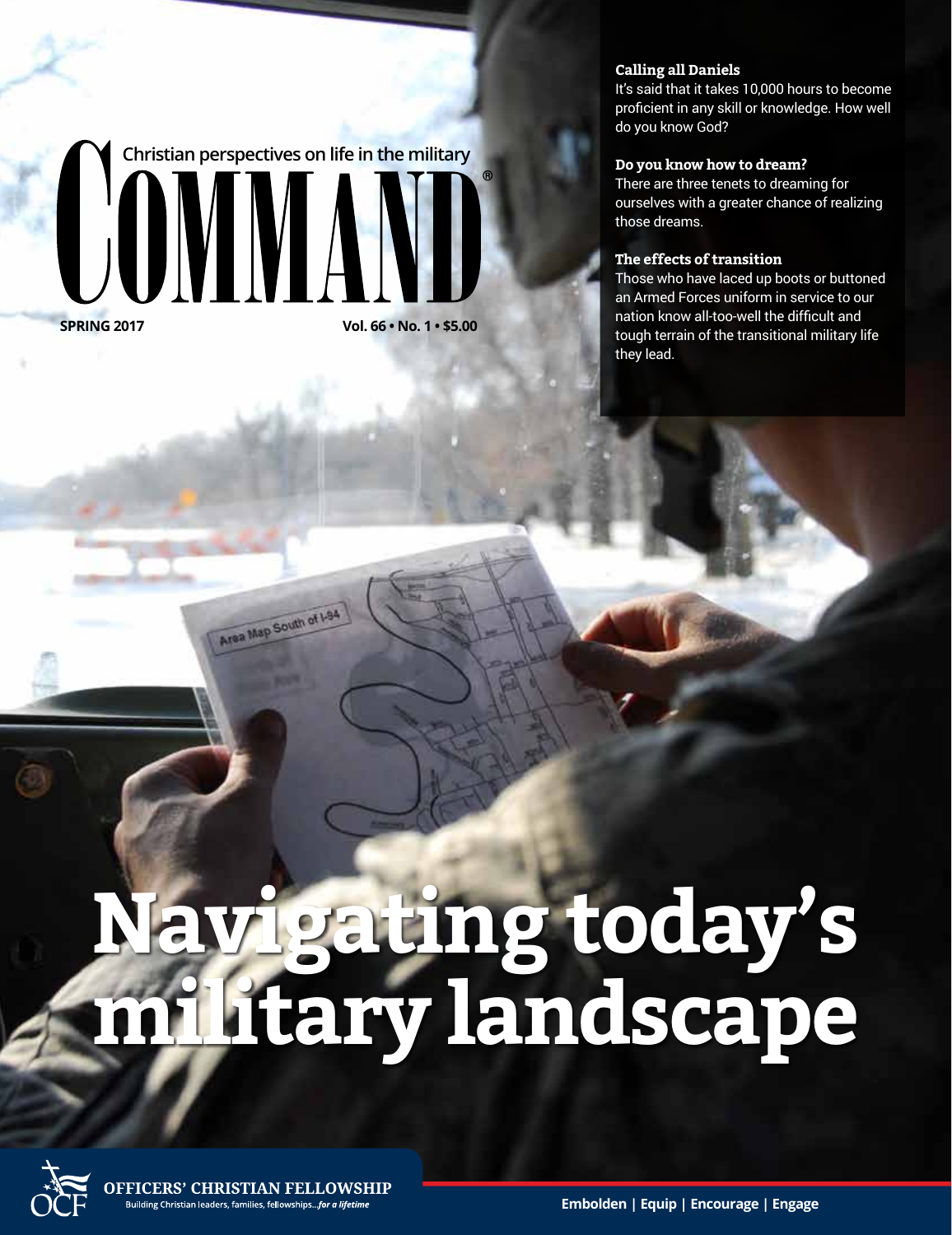### Calling all Daniels

Having retired from the Air Force just over six years ago, I am amazed at how drastically our military landscape has changed. When I served, our on-base neighbors had traditional marriages. I didn't know what sexual dysphoria was. No one mentioned that they had a different sexual orientation. I bring up these points not to rail against our current culture, but to highlight how vastly different the military environment is today as opposed to when Lori and I were serving.



DAVID WARNER **Executive Director**

A significant layer of complexity is added to this lopsided landscape of serving in today's military as a Christian. Complicating it even further are the many self-professing Christians whom pastor Craig Groeschel calls "Christian atheists." Although proclaiming a knowledge of and even love for Christ, their lives don't reflect such. And when combined with the perception that openly practicing Christianity is frowned upon, many live out their professional lives unaffected by their faith.

Disturbingly similar to idolatrous Babylon of the Old Testament in the time of the prophet Daniel, it can be easily argued that we are living in 21st century Babylon. Exiled to Babylon after Jerusalem was conquered, despite their captivity Daniel and his trio of friends rose to prominent positions, where "…God gave them learning and skill in all literature and wisdom, and Daniel had understanding in all visions and dreams" (Daniel 1:17).

"As God's people in the military struggle with policies running counter to a biblical worldview," wrote (CH)COL Marc Gauthier in the September 2016 COM-MAND magazine, "it's helpful to understand and practice the example of Daniel… Remaining prayed-up and under the authority of God, he willingly assumed risk when confronted with the unexpected challenges of living in a godless society. Daniel stood faithfully for his God-centered convictions, yet communicated them in a humble, gentle spirit."

We are in desperate need today of godly male and female Daniels to serve as Christ's ambassadors in our military. I'm drawn to this verse especially, "…the people who know their God shall stand firm and take action" (Daniel 11:32). Over the coming issues I will highlight the three main points of this verse—**know God, stand firm, take action**—starting with the most basic and foundational: Know God.

There are two truths to discover on this foundational issue of knowing God. The first truth is this: The Lord knows us. He created us. He loves and pursues us:

"O Lord, you have searched me and known me! You know when I sit down and when I rise up; you discern my thoughts from afar. You search out my path and my lying down and are acquainted with all my ways. Even before a word is on my tongue, behold, O Lord,

#### you know it altogether" (Psalm 139:1-4).

But, how well do you know Him? It's said that it takes 10,000 hours to become proficient in any skill or knowledge. With that in mind, apply this standard to your knowledge of the Lord. Say you're spending fifteen minutes a day in devotions and reading Scripture. At that rate, it would take over 108 years to become proficient. How are you doing with that daunting task?

The second truth is He wants us to know Him. The Lord seeks us, and sent His Son that we may know Him.

#### "And we know that the Son of God has come and has given us understanding, so that we may know him who is true; and we are in him who is true" (1 John 5:20).

Knowledge of the Lord makes us competent—of who we are in Christ, and confident of where He has us. This competence enables us to share Him with others. Are you prepared to do that? Does your life bear witness to your faith in Christ?

Pastor Groeschel recalls a time when on the Chicago "L" train, a young man asked him why he believed what he believes. He admits he stumbled, and before he knew it the young man exited the train, saying, "Better luck next time, pastor." As 1 Peter 3:15 implores, "always being prepared to make a defense to anyone who asks you for a reason for the hope that is in you."

Knowledge produces competence, and it shows up in both your faith and profession. The integration of faith and profession is a powerful witness. Professional competence will draw others to seek you out to know what you know.

#### "Do you see a man skillful in his work? He will stand before kings; he will not stand before obscure men" (Proverbs 22:29).

The world desperately needs to hear about Jesus, and we've been called to share Him. I encourage you to become competent in your knowledge of Him. Draw people through your professional excellence. Be prepared through your life and words to shine His life-saving light.

As with Daniel, knowing Him is the first step.  $\lambda$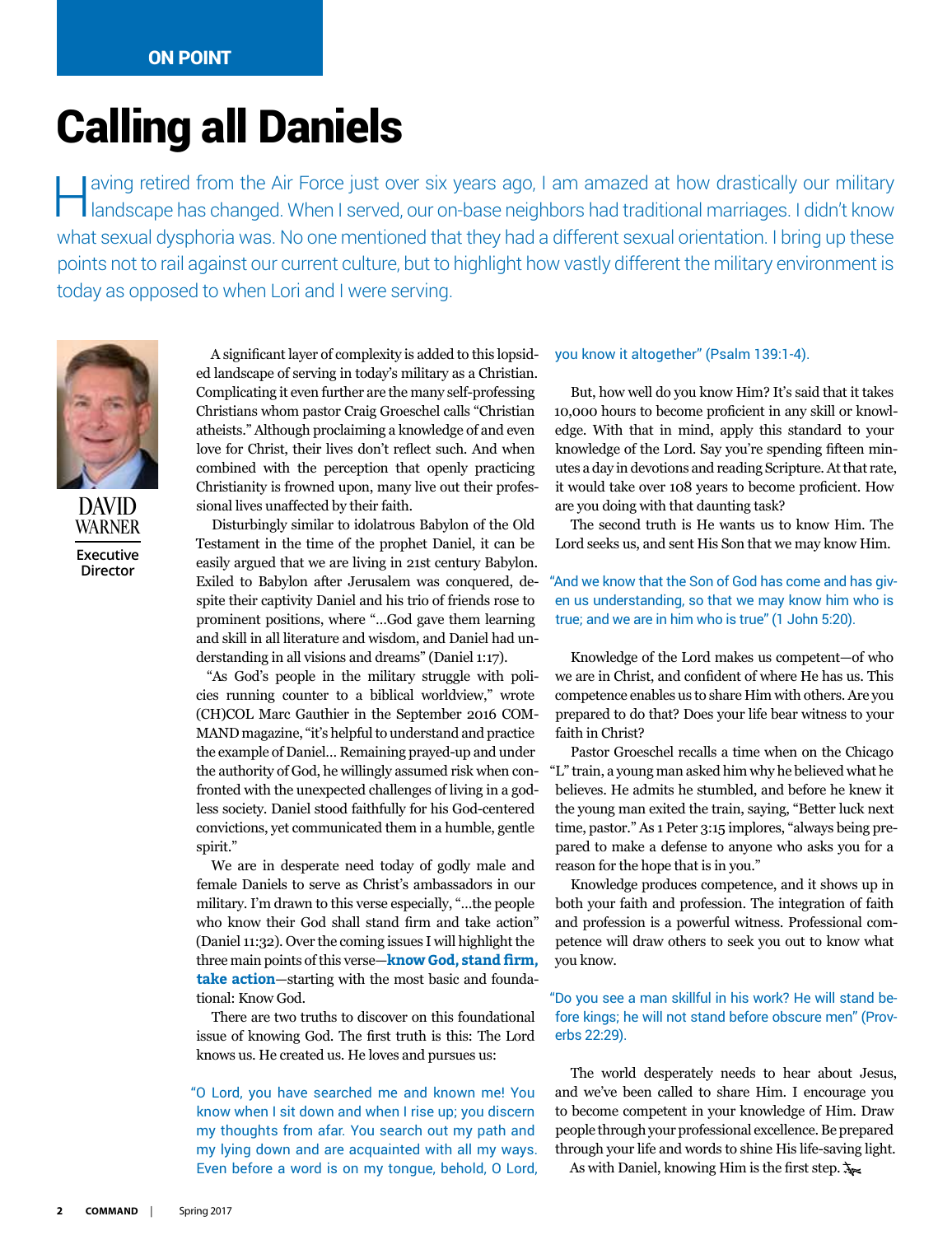#### White Sulphur Springs

Paul & Dawn Robyn // OCF Field Staff

#### **Blessed by testimonies**

We saw a couple share transparently about how the Lord used their time at WSS to help them work through some issues in their relationship. Saw a young family struggling with one son in particular, and another family dealing with the consequences of sin and life choices from one of their adult kids, all being encouraged, counseled and prayed for by others. We heard testimonies from many guests about how they were blessed by their time away from life's distractions and obligations—hearing the voice of God, getting needed rest and refreshment, and be ready for 2017. It's a true joy to be a small part of it all and to witness some of the many things the Lord was doing.

#### OCF Maxwell-Gunter

**Hous & Tami Waring //** OCF Field Staff reps

#### **Blessed to speak at retreat**

The men, women and children who joined us at White Sulphur Springs were such a blessing to be with. So many of these individuals and families have persevered through tough days, and they are still enduring for the sake of the gospel. What a joy to be allowed to speak the Word to them, praying that God would minister to their hearts through the time together. One of these families wrote me to report that their fifteen-year-old daughter confessed faith in Christ after the winter retreat. Thanks be to God!

#### OCF Pensacola

**Chet & Michelle Arnold //** OCF Field Staff

#### **Thankful for the chance to mentor a young man**

We are still in touch with several flight students who now have their wings and are serving at their new duty stations—and thankful that God allows us to continue being a part of their lives. One young man was in the process of making a very important life decision and serious about doing things God's



*OCF USAFA photo*

#### OCF USAFA

Zach and Leah get engaged at 12,000 feet! Zach and Leah have been involved with OCF ministry since they entered the Air Force Academy. Over the past year, Rita and I have mentored this young pair individually—Rita with Leah and Zach with me—and as a couple. I had the joy of being on the mountain with a group of key senior OCF cadets, and the special joy of praying with Zach on the lift before witnessing Zach's asking Leah to marry him. She said yes! Rita and I are doing their pre-marriage counseling this semester and I will officiate at their wedding in May.

**Steve & Rita Wade //** OCF Field Staff

way. Concerned he had not received clear leading on this decision, he agreed to a time of fasting and prayer, and now "meets" regularly with Chet via phone. God revealed during this period some issues he needed squaring away in his life. He came face to face with how much "self" was still in the way of his relationship with God. Once that was made clear and he obediently repented,

the clarity he had prayed for was his! He plans on asking his girlfriend for her hand in marriage. We love this job!

#### Ministry News

**OCF Council nominations** It's time for OCF members to **Continued on Next Page >**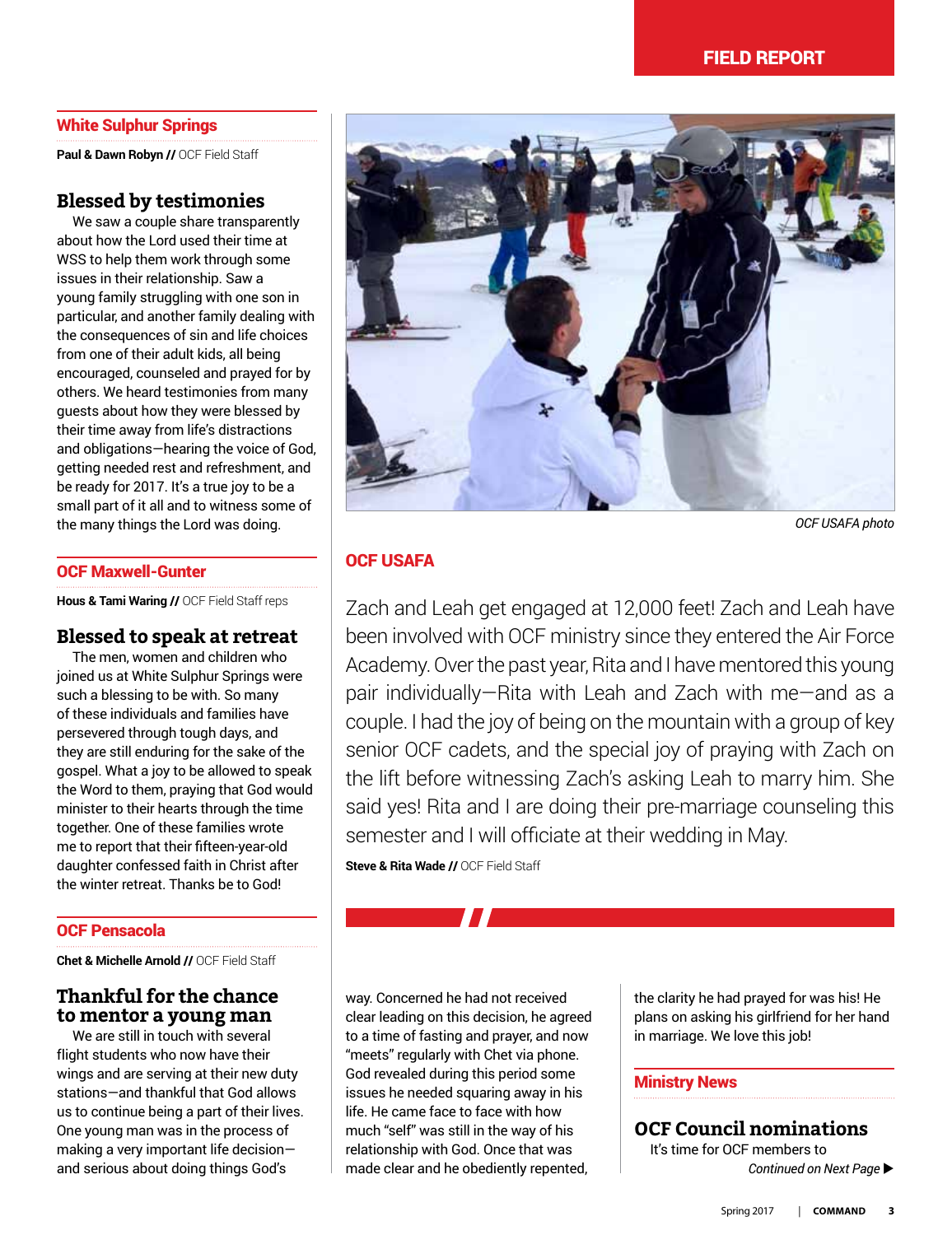prayerfully consider nominating someone who:

• Exemplifies biblical, spiritual, and professional leadership,

Is committed to OCF's purpose and vision,

• Has the capacity to participate throughout the year in prayer, occasional phone calls and email discussions, and

• Is able to devote six days yearly (on leave or permissive TDY) to participate in spring (April) and fall (October) Council meetings.

Those who are elected by our membership will serve on the OCF Council for a three-year term beginning 1 January 2018. Nominations will begin 1 March and run through 30 April. Elections start on 1 September and run through the entire month. At least three OCF regular members (present/former officers, officer candidates, midshipmen and cadets) must submit an endorsement online for each nominee.

Go to the OCF website for more

information on nominating candidates for the OCF Council. The OCF Council represents and governs the organization, meeting biannually to set and review ministry priorities, establish policies, examine significant issues, and approve the budget.

Visit http://voting.ocfusa.org for more details.

#### **Spring Council meeting at White Sulphur Springs**

OCF Council's spring meeting is set for 20-23 April at OCF's White Sulphur Springs Conference Center. If you are interested in attending, please contact Heidi Martin at heidi.martin@ocfusa.org or 800-424-1984.

#### **Changes for COMMAND**

Starting with this issue of COMMAND, we will begin publishing three seasonal issues annually: a spring issue in March; summer issue in July; and a fall issue in November. The change in frequency is

part of the preparation as OCF moves to a fiscal year change, and also in meeting the fiscal challenges and ministry opportunities that come with the launch of OCF's 2018-2022 Strategic Framework on 1 June.

#### Upcoming Events

#### Southeast Region Retreat **17-19 March**

**Where:** Fort Benning, Georgia's Uchee Creek MWR Facility

**Speaker:** Col Jim Dutton, USAF (Ret.), space shuttle Discovery pilot

**Schedule:** Speaker and Q&A sessions, recreational activities, Sunday worship

For more information on the availability of chalets, to inquire about RV sites, or for general inquiries about the event, contact OCF associate field staff rep Walt Hoskins: benning@ocfusa.org or 706-570- 5788.

#### **BIRTHS**

**Charity Grace Holmertz**, born 25 December 2016, daughter of **Eric and Amber Holmertz**, Warrensburg, MO.

**Michelle Miglietta**, born 17 December 2016, daughter of **MAJ Mario and Victoria Miglietta, USA**, Miami Beach, FL.

**William Isaac Wharton**, born 28 December 2016, son of **Lt Col Heath and Rachel Wharton, USAF (Ret.)**, Buena Vista, CO.

#### **TAPS**

**CAPT Jerry Moritz, CHC, USN (Ret.)**, 7 December 2016, husband of **Beverly Moritz**, Colorado Springs, CO.

**CAPT Douglas McCrimmon, USN (Ret.),** 9 November 2016, husband **of Judy McCrimmon**, Evergreen, CO. Doug served in the OCF home office as associate editor of COMMAND magazine and later as director of operations.

**CH(LTC) Darryl Sparling, USA (Ret.)**, 4 December 2016, husband of **Carol Sparling**, Denver, CO.

**CAPT Earle Sullivan, USCG (Ret.)**, 4 November 2016, husband of **CPT Rebecca Sullivan, USA (Ret.)**, Reidsville, NC.

#### **OCF HONOR FUND**

The OCF Honor Fund gift is a meaningful way to honor or remember someone special in your life while also supporting the ministry of Officers' Christian Fellowship.

#### **HONOR**

**CDR Bryan and Sherri Burt, USN (Ret.)** By 2ndLt Laura Stromback, USMC

**Vietnam War Air Force Officers & Veterans** By Mr. C. Joe Sturz

**Alan Leonard** By Mr. Canon Maggi **Benji and Lauren Marquez LTC Tom and Cheri Austin, USA (Ret.)** By CPT A. Edward Major III, USA

**CDR Hank Teuton USCG, (Ret.)** By CAPT & Mrs. Larry Olson, USCG (Ret.)

**CDR Richard Zahn, USNR (Ret.)** By Ms. Barbara Kronewitter

**CDT Andres Alejos, USA** By Ms. Barcia Alejos

**CDT Beau Webb, USA** By Mr. Christopher Webb

**CDT Meagen Witham, USCG** By Mr. Donald Witham

**Col Larry and Bobbie Simpson, USAF (Ret.)** By Lt Col & Mrs. Paul Greenlee, USAF

**Col Terry and Artha Stokka, USAF (Ret.)** By Maj Michelle Taylor, USAF & Mr. Steve Taylor

**CPT Brian Bishop and CPT Abigail Bishop, USA** By Mr. & Mrs. Jim Broadbent

**COL James & Jeannie Hougnon, USA (Ret.)** By SFC Joy Hougnon, USA

**Dennis Grace** By Ms. Josephine Harwood

**Dr. Martin Carlisle** By Ms. Reagan Mullin By Mr. Luke Jones

**Joseph Angiolillo** By Ms. Deborah Kugler

**Joshua Steele** By Mr. & Mrs. Andrew Steele

**Joy Dunn** By Ms. Julie Jolley

**LCDR Barthol Talaasen, USN (Ret.)** By Ms. Loraye Talaasen

**Tyler Gabriel** By Mr. & Mrs. John Gabriel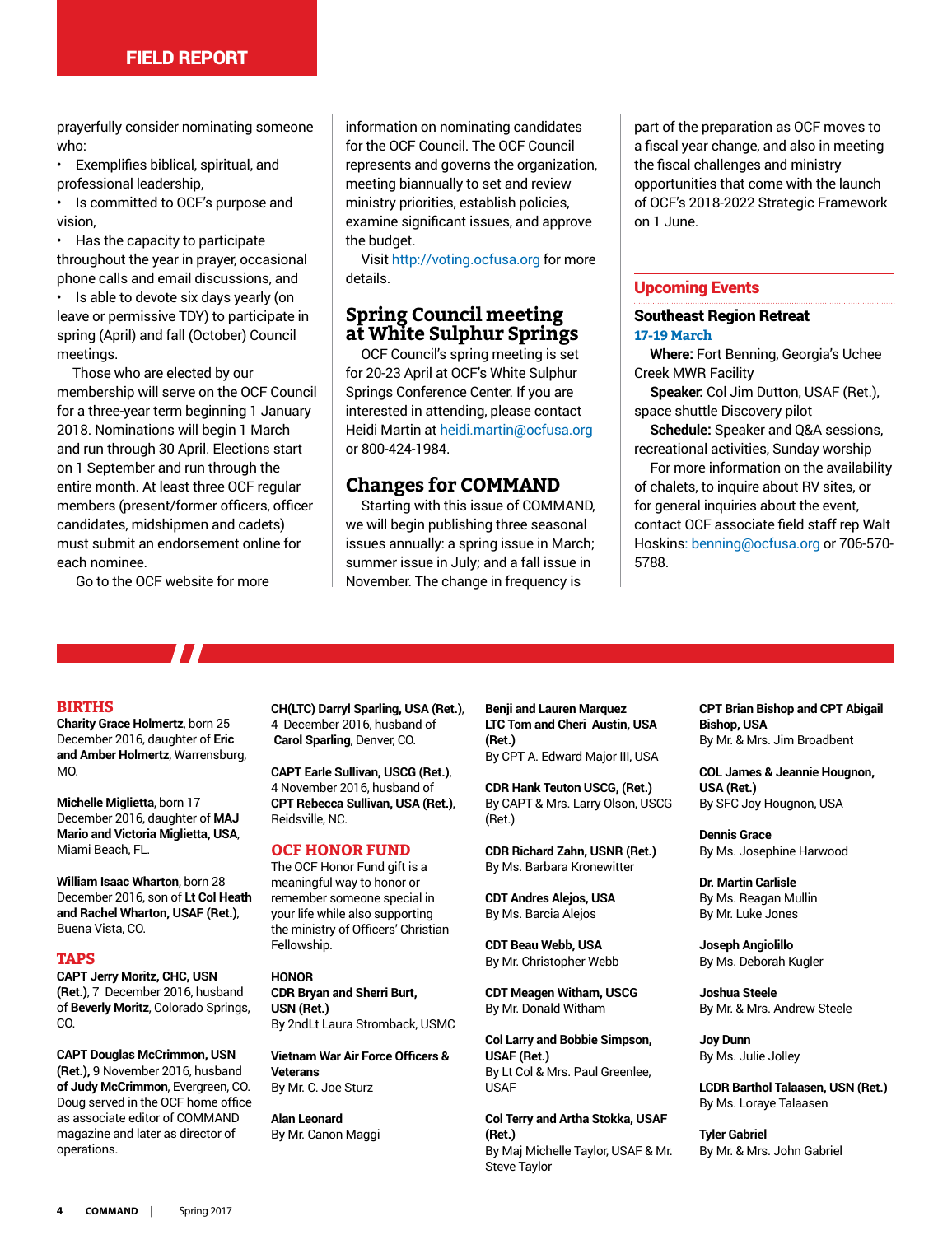#### field report

#### OCF Chaplains Family Conference **20-23 April**

**Where:** OCF's Spring Canyon Retreat & Conference Center

**Speaker:** CH(MG) Doug Carver, USA (Ret.), former U.S. Army Chief of **Chaplains** 

**Schedule:** Worship, teaching sessions, family free time, and a concert by singer/ songwriter Danny Byram.

For more information, visit springcanyon.org/chaplains-retreat-2

#### Resurrection Retreat

**14-16 April** 

**Where:** OCF's White Sulphur Springs Conference Center

**Speaker:** Matthew B. Redmond, pastor and author of *The God of the Mundane*

**Schedule:** Fellowship, worship, Easter morning sunrise service, and a children's program, nursery through high school, during adult sessions

For more information, visit

<u>та и проведени на видите на видите на видите на видите на видите на видите на видите на видите на видите на в</u>

#### whitesulphursprings.org/resurrectionretreat

#### Transition Strategies Workshop **21-23 April**

**Where:** OCF's White Sulphur Springs Conference Center

**Program:** Caleb Challenge coaches will help transitioning military hear from God and navigate through unanswered questions about the future. Life planning and mapping out future dreams, objectives and financial goals are some of the weekend's activities.

For more information, visit either whitesulphursprings.org/agenda/ transition-strategies-conference or calebchallenge.org

#### Hartley Holmes expansion dedication **29 May**

The dedication of the Hartley Holmes Lodge expansion will take place on 29

May at OCF's Spring Canyon Retreat and Conference Center, Buena Vista, CO. The entire Memorial Day weekend, which includes an optional retreat and concert preceding the dedication, will be a grand celebration in culmination of OCF's Growing & Building capital campaign.

The enlarged dining hall on the upper level and four new classrooms on the lower level will be the seventh time a dedication of new facilities at either Spring Canyon or White Sulphur Springs in Pennsylvania has taken place over that holiday weekend.

The most recent was Spring Canyon's 2014 dedication of the new Fort Shine Lodge, with the original lodge's recommissioning and renaming as Cornerstone Lodge.

Join us as we celebrate God's work and faithfulness through the campaign!

For more information, contact Heidi Martin at heidi.martin@ocfusa.org or 800-424-1984.

**USMA Class of 1978** By COL & Mrs. Kim Kadesch, USA

**USMA Class of 2014** By 1LT Breawna Davis, USA

**William Hecker III** By COL & Mrs. William Hecker Jr., USA (Ret.)

#### **MEMORIAL**

**1LT Jonathan Shine, USA** By Mr. & Mrs. Robert Yaap By Mr. & Mrs. Larry Kleinsteiber By MG & Mrs. Michael Nardotti Jr., USA (Ret.) By Dr. Thomas Venard

#### **Andrew Baer**

By COL & Mrs. Robert Baer, USA By Ms. Sue Schwendiman By Ms. Robin Hilliard By Ms. Amaryllis Rice By Mrs. Helena Gerard By Mr. Thomas Lemuel Jr. By Mr. & Mrs. Thomas Lloyd By LTC & Mrs. Michael Bigelow, USA (Ret.) By LtCol Clifton Hertel, USAF (Ret.) & Mrs. Joanne Hagadorn

By CDR & Mrs. Aaron Rouland, USN

#### **Betsy Teuton**

By LTJG Rachel Christensen, USCG By LT Andrew Simpson, USCG By ENS Justin Sherman, USCG By CAPT & Mrs. Roy Springer Jr., USN (Ret.) By CAPT & Mrs. Jeffrey Westling, USCG By LT Patrick Weaver, USCG

**Betty Hale**

By Col & Mrs. Charles Cox, USAF (Ret.)

#### **Brig Gen William Worthington Jr., USAF (Ret.)** By Presbyterian Church of Central

City By Ms. Debbie Zackery By Mr. Larry Willis By Mr. & Mrs. Larry McClure By Mr. & Mrs. Chris Howell By Mr. & Mrs. Allen Vincent By Anonymous

**CAPT Douglas McCrimmon, USN (Ret.)** By Mr. & Mrs. Michael Edwards **CAPT Earle Sullivan, USCG (Ret.)** By Ms. Diane Weber By Mr. George Rettie

**Capt Elizabeth "Betsy" Kealey, USMC** By Mr. & Mrs. Charles Thompson By Anonymous

**CAPT Harry Miller, CHC, USN (Ret.)** By Mr. & Mrs. Paul Miller

**CAPT John Duff Griffith, CHC, USN (Ret.)** By Presbyterian Church of Central City

**Capt Mark McDowell, USAF** By Capt Christopher Peterson, USAF

**COL Gerald Williams, USA (Ret.)** By Mrs. Lynn Williams

**Rev. Robert Tucker** By COL & Mrs. Harold Tucker, USA (Ret.)

**Deanna Bakke** By Mr. & Mrs. Eugene Thiel By Mr. & Mrs. David Wammer

#### **Geraldine Satterfield** By CH(MAJ) Steven Satterfield, ARNG

**Louise Hawthorne** By Mr. & Mrs. Gerald Hawthorne

**LT Roy Seaman, USN** By Mr. & Mrs. Delbert Elliott

**LtCol Marvin Gardner, USMC (Ret.)** By Mr. Joseph Standish

**Maj Ronald Johnson, USMC (Ret.)** By Mrs. Earline Johnson

**Paul Koenig** By Ms. Lynne Koenig

**CAPT Michael Dallam, USN (Ret.)** By CAPT & Mrs. Paul Ims Jr., USN (Ret.)

**Ralph Martin** By Ms. Melinda Martin

**Lori Sanderlin** By MAJ Dean & Sue Rizzo, USAR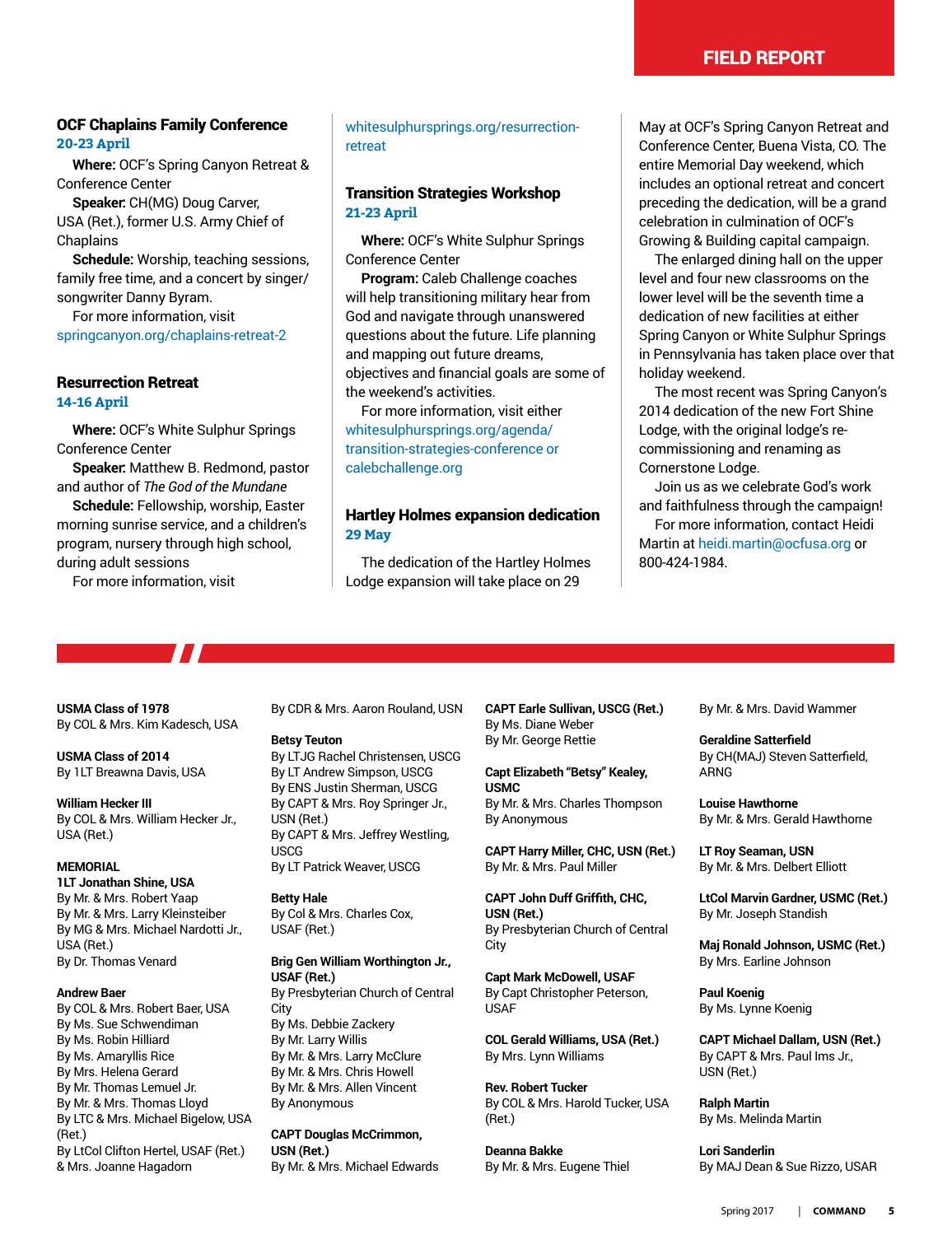#### **TRANSITION**



*Photo by TSgt Matt Hecht, ANG*

The next step on the career ladder, transitioning out of the military, or "someday" goals may be unclear, but God has a great deal to say about our dreams for the future. Clarity comes by believing that God will direct us in our aspirations.

### **Three tenets to dreaming for ourselves**

#### **By Colonel Bill Spencer,** United States Air Force, Retired

o you still dream? Many of you have been successful because you had dreamt about serving your country, or flying, or exploring a distant port-of-call. But are you dreaming about what's next for you and your family after military service? How do you dream about the next step, whether transitioning to a company or a nonprofit organization that's involved in a cause that really moves you?

**Don't Miss It**

Check out page 5 for more details on the Transition **Strategies** Workshop at OCF's White Sulphur Springs Conference Center, 21-23 April.

Truth is, our dreams belong to God, and our dreams should be given over to Him. He has a great deal to say about our dreams, wants to be involved in them, and use them for His good purposes—and our benefit. Dreaming with reality is like putting God's plans for us on "speed dial." I've seen it in my own life.

As a young man dreaming about going into space, I once travelled to see the Apollo astronauts launch off to the moon. I placed myself atop that booming, cylindrical arrow as it rose skyward on a tongue of flame. Soon, I received word that I competed favorably for admission to the Air Force Academy. And in a few years, I would be flying my own plane on the end of a tongue of flame. God did all of that because He knows my dreams, too.

If you don't dream, is anyone teaching your children how to dream? More likely than not, they're being told what to dream rather than how to dream. Their peers are telling them they should dream about looking like that person in the teen magazine. Their college professor is telling them they have to dream for other life goals and put away their "draconian religious beliefs." I would assert that the dreams others may have for your children could be one reason why so many leave their faith behind when they leave home.

And yet, if they were taught how to dream for themselves, they would find this very freeing and, in realizing their dreams, solidify their faith. They might be alerted to, and keep at arm's length, the dreams others may have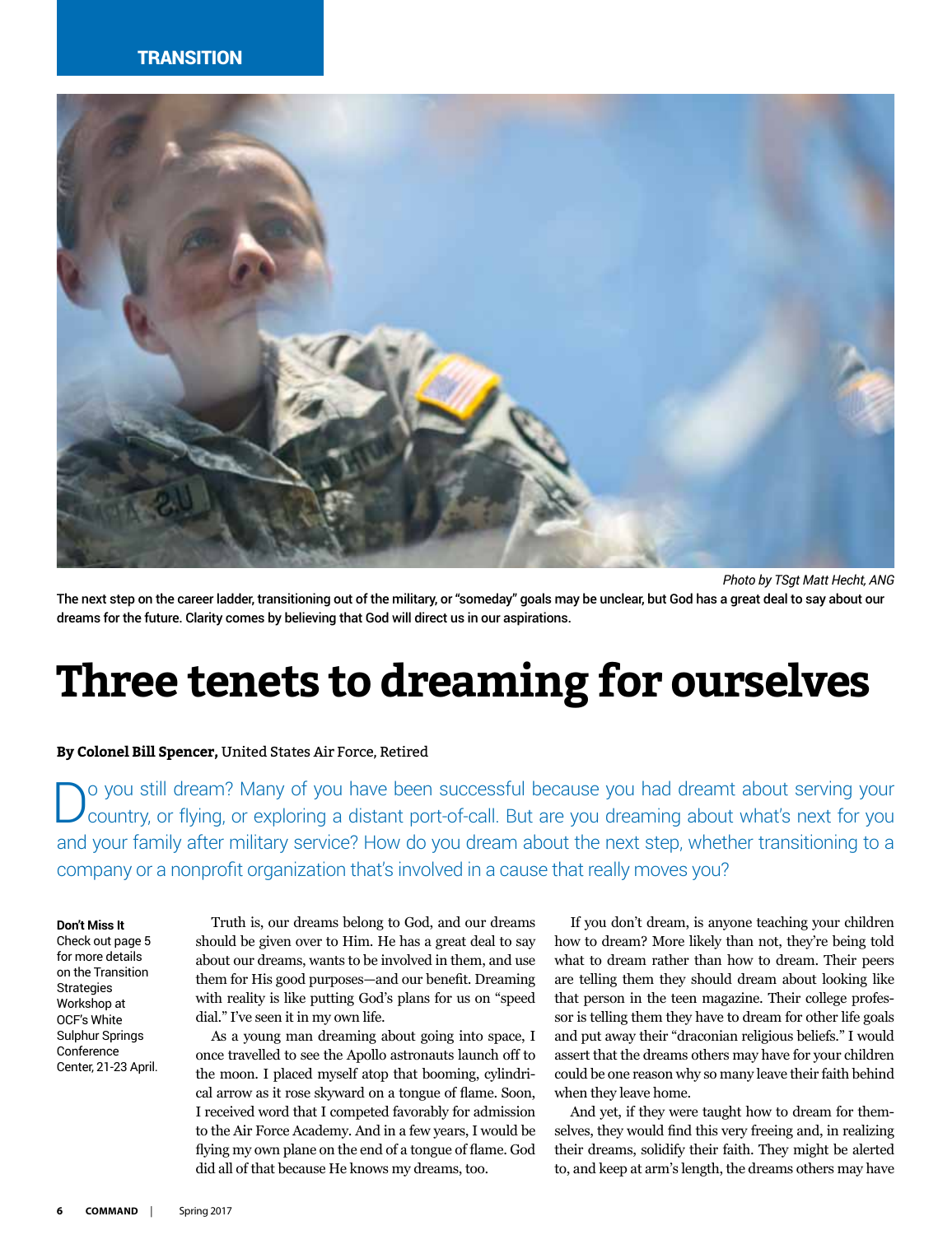for them. I have seen how our own dreams are realized more often and more quickly than those others may have for us. Don't you think that's what your children really want? Isn't that what you want?

When I speak with adults about teaching their children how to dream, many tell me they want to learn as well. I've taught about how to dream for years. I now speak at seminars and luncheons to leaders about dreaming with reality. I teach that there are three tenets to dreaming for ourselves with a greater chance of realizing those dreams.

**The first tenet** is to agree that absolute truths exist and truth will be the language of our dreams. If we are going to dream in another language, or someone else's language, then we run the risk of pursuing dreams that others have told us to pursue. What's worse, self-deception can more easily occur if we're being less than truthful with ourselves about what God wants for us. When we ask God to help us with our dreams, we must believe what we hear from Him and not substitute our own agendas or seemingly easier ways of realizing them. If we truly want to see our dreams become real, we must articulate that reality using God's language of truth.

**The second tenet** is to agree that faith is the landscape upon which we paint—or visualize—our dreams. We all have faith in something. But if we truly want what God wants for us as we dream, we'll pursue those dreams with the faith God gives us, staying plugged in to Him along the way. Faith will map out the journey for us. In this way, we will "stay in our lane" as we run the race to achieve the dreams God has for us.

**The third tenet** is to conclude that we are content with where God wants us to start dreaming. Think of it this way. God doesn't care where we start, but He has placed us where we are with certain experiences and abilities and we are to use those life lessons and skills to dream into the future with Him. Being content with God and His presence in, provision for, and providence over your life may be difficult for some who live in poverty or come from a broken home. But I cannot believe that God wants us to dream out of a spirit of discontentment.

You may not be personally happy with how you've prepared for life's looming transitions. But if you want to realize your future dreams, launch them on the foundation of God's sufficiency for you and your family's future. After all, He loves you more than you love yourself. He has placed you where He wants you and He knows exactly what He's doing.

With those three tenets in place, you can start visualizing your dreams. You do this already. When you take your children to visit colleges, is that just to talk to the admissions offices about scholarships, or is it to help your children see themselves at that institution and visualize their future there?

Ask your children about their dreams, and make an effort to help them establish that foundation of dreaming in their lives. Dream alongside them and visualize your dreams with them. Then, stand back and be amazed at

#### **The PCS Wall of Dreams By Dr. Dave Sanders**

How does your family keep track of the PCS moves? Do you have a wall map with pushpins marking geographical spots connected by colored string, or a chain of wooden homes with installations/cities painted on them hanging one underneath the other? Whatever strategy you employ during transitions as a military family, it always brings on some degree of stress. While parents have the inside scoop on the where and why of an upcoming move, teens often feel entirely out of control as their world seems utterly upended.

Heightened emotional sensitivities during the adolescent years coupled with a corresponding parental amnesia (or suppression) of their own teenaged years makes for a magnificent mismatch during a family transition. I contend that parents can both empathize with teens during this transition phase and actually set a vision for kids to learn to dream about the next place by revealing Jesus' charge for our lives.

Talk about transition, Jesus' ascension into heaven while sending His followers into the world to live out what it means to be His people is a huge one. In the Great Commission, Jesus states, "All authority in heaven and on earth has been given to me. Go therefore and make disciples of all nations, baptizing them in the name of the Father and of the Son and of the Holy Spirit, teaching them to observe all that I have commanded you. And behold, I am with you always, to the end of the age" (Matthew 28:18-20).

What if parents sat with their teen and read through this marvelous challenge (go everywhere; make disciples) coupled with potent equipping (all authority; with us) that Jesus declares over his followers? What if you dreamed together as a family about all the possibilities this empowering assignment poses? What if your teen actually got excited about God's potential for them at your next location?

Jesus' clarion call creates ministries, movements and nations through dreams of the kingdom embedded in human hearts. In preparation for your next PCS move, consider making a wall of dreams with contributions from every family member.

#### **About Dave**

Dave is a Christian Ministries professor at Judson University, special projects assistant for Military Community Youth Ministries, and senior author/editor for the American Bible Society's military teen website RezLife: http://rezlife.americanbible.org.

how God works for both of you.

My family knows best that when I stop dreaming, I will have stopped breathing. Like me, when you embrace His reality for your life, you'll never stop dreaming.

#### **About Bill**

Bill is currently teaching for Colorado Christian University where he was named 2014 Outstanding Faculty of the Year. He loves OCF's retreat centers, often speaking at Summer Celebration or as a transition coach with the Caleb Challenge team.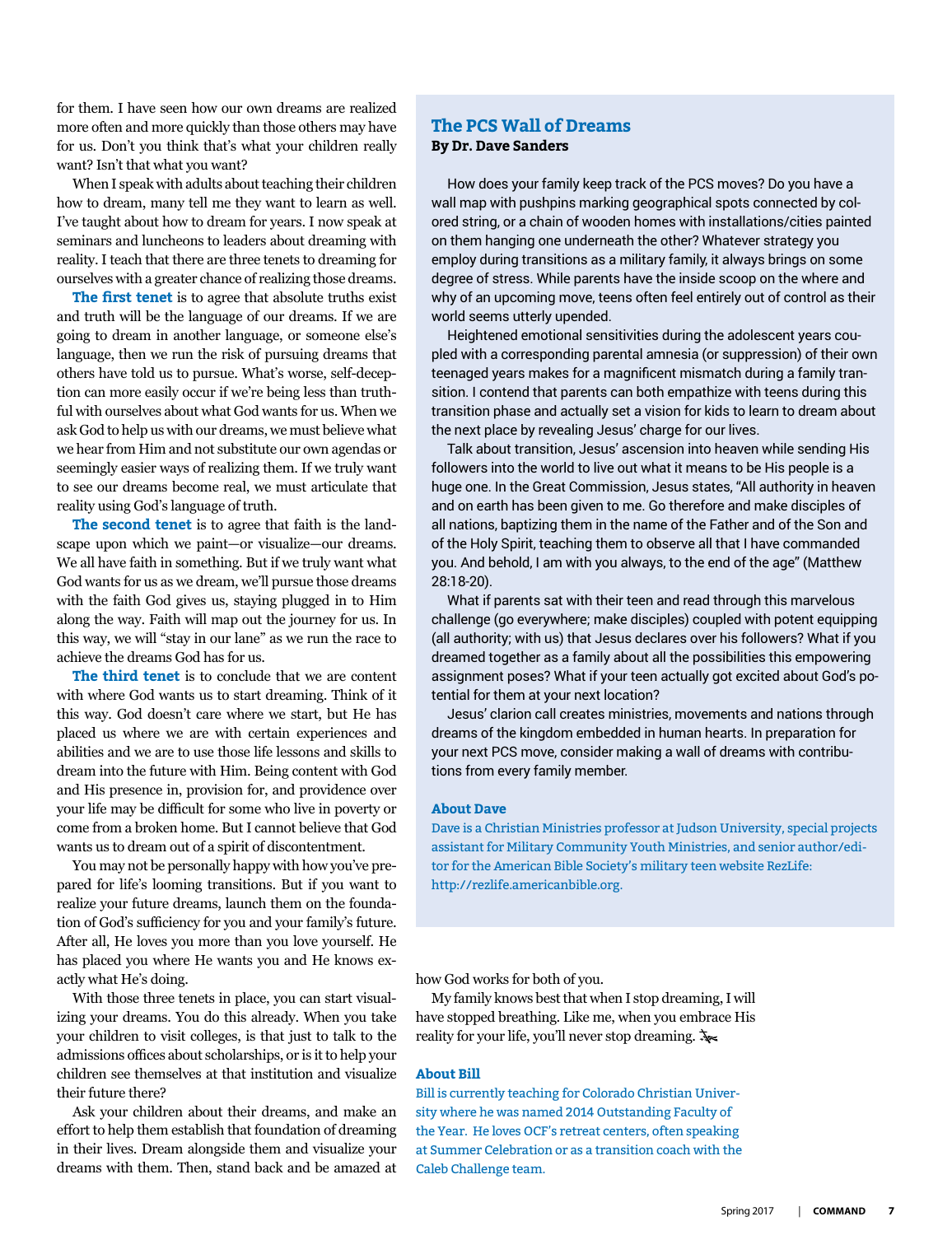

*A1C Destinee Sweeney, USAF, photo* Strong communication, trust in God's best for us, are key to confronting the effects of the transitional military life upon relationships, especially in marriage and family life.

### **The effects of transition in the military**

#### **By OCF Communications**

Those who have laced up boots or buttoned an Armed Forces uniform in service to our nation know alltoo-well the difficult and tough terrain of the transitional military life they lead. High ops tempo, frequent deployment and reintegration issues, and both the visible and invisible scars of military conflict are just a few of the many issues that can stagger individuals and couples in their lives and relationships, especially in marriage and family life.

> For the OCF field staff rep couples ministering at key military training areas or centers of mass, they see—and themselves know—how the continual transitions of the military world, coupled with underlying issues such as mixed life experiences or unaddressed problems, affect those they mentor. COMMAND asked three OCF Field Staff couples for their insights on this question:

> **How do military transitions affect relationships, especially in marriage and family life?**

**Larry and Bobbie Simpson:** Both positively and neg-

atively—it depends on the perspective others take with any transition. But not all transitions are timely. Some come too frequently and can leave long-lasting effects for couples, who may be struggling to gain or restore their footing. Personally, the awareness that God orchestrated or allowed the move or change strengthened our hope for more fruitful relating in our next location.

**Chet and Michelle Arnold:** There are different types of transitions, and different types of effects, and ways to mitigate them into positives. Though not a military transition, an important context for steeling relationships against challenges, especially in marriage and family, is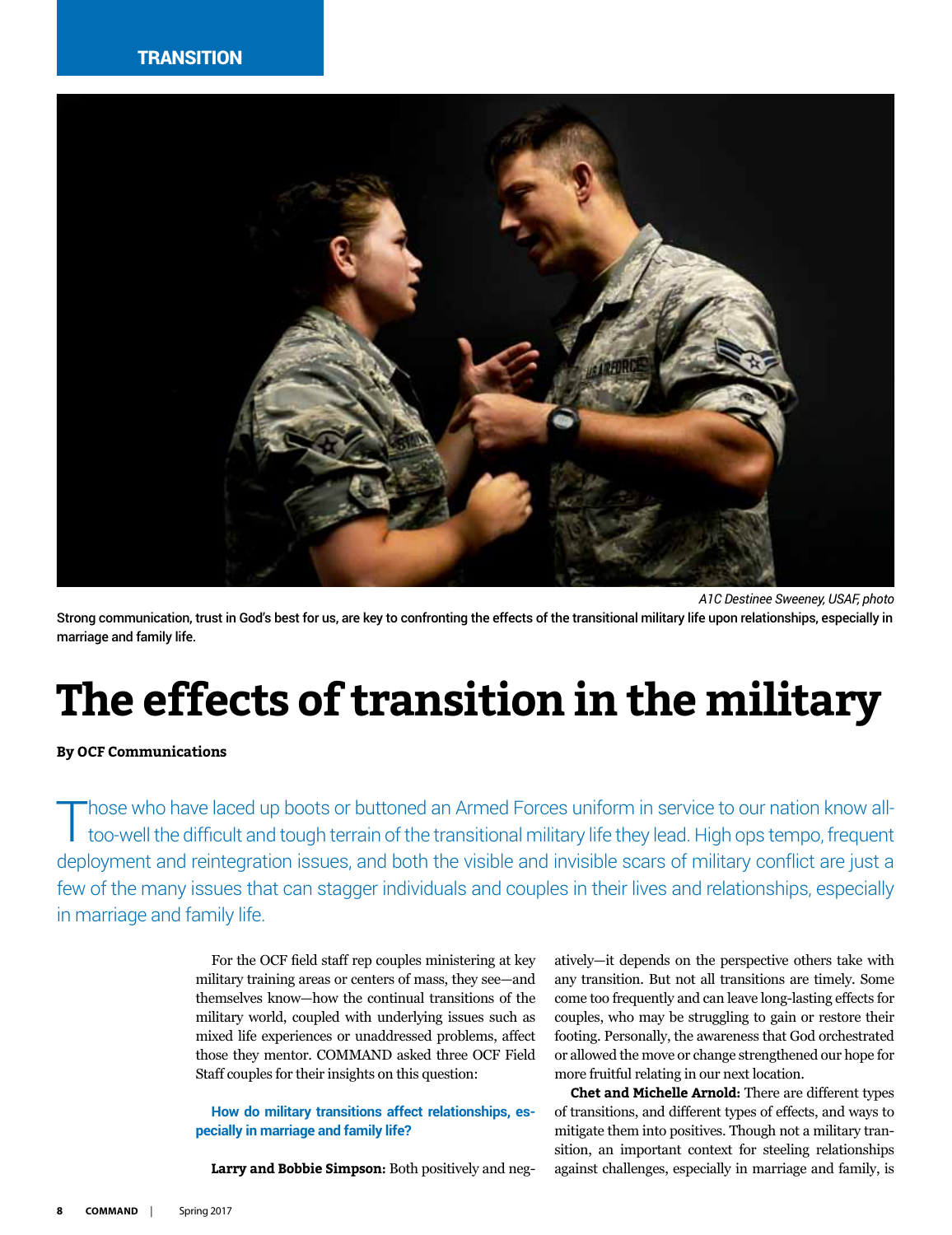to be "in" Christ and living in obedience to Him (Romans 1:5). Sometimes people marry a non-Christian or are not Christians when they marry. Perhaps they were in Christ, but not living in Spirit-filled obedience. Marriages centered in Christ can increase in resilience several orders of magnitude.

**Hous and Tami Waring:** All transitions in life are brought about by God for our good. They take us outside our comfort zones, our skills and resources, and keep us grounded in remembering God will take us through transitions we don't know we need. They force greater communication in marriage, take us out of the quiet atrophy of a daily normal, and reveal that we are people with besetting sins who must daily preach the gospel to ourselves. Our obvious transitions included: singleness to marriage to parenthood, and job changes, such as Tami's toughest "shock" from active duty captain to wife and mother.

**Simpsons:** Promotion-related transition, with or without relocation, often stresses already strained marital relations. The intention of placing a higher priority on the spouse, spending more time with the kids, or more faithful church attendance as a family suddenly slips prioritywise—career again demanding the best, family and faith settling for leftovers. A spouse may feel unappreciated for their demanding job, while the other may be losing hope that the marriage or family will ever come first for their active duty spouse.

**Arnolds:** Depending on the service culture, promotions can have a dramatic transition affect. All of a sudden your friends are no longer your peers! PCSing is another significant transition, and the effects vary by personality type and life experience. Well-handled PCS stressors within the marriage have a concomitant positive affect on the children. Parents must prayerfully, carefully bring their kids along on what can be an exciting family adventure.

**Simpsons:** An optimistic, expectant attitude can provide relational boosts. Traveling between assignments spending quality time together on the road, with car games and mini vacations in hotels—can serve as a lifeline to help loved ones reconnect and get back on track.

**Warings:** We wanted our kids to know the same truth about change that we hold fast to—that it is God's good providence for them to experience change, to endure long days of packing and unpacking, to learn how to say farewell to dear friends, and to love new kids who aren't exactly like them.

**Simpsons:** To thrive in relationships, choose to face transition with gratitude and a positive outlook. Trust that God is working something good on your behalf. Before and following each transition, pray with your spouse, using *Pray, Discover, Obey*. Ask God to help you know His heart and for courage to obey His will for your life.

**Arnolds:** Communication requires intentionality, and this is particularly true during times of separation or assignments to duty stations with long work hours or in se-

#### **Other types of transitions**

▶ New spouse, new lifestyle: The transition to the military lifestyle for a new spouse is unique among professions. It takes time to acculturate to the eccentricities, expectations and unique stressors, especially those of deployment.

**Promotions:** Friendships among peers change. The most dramatic changes: at E-4, E-7, O-4, O-6, O-7 and O-9.

▶ Assignments: Changes, especially for families, can be intense with moves from the comradery of a cohesive unit, that's of your primary warfighting specialty, to an independent duty or HQ (the Pentagon) tour assignment.

#### **Other effects from transitions**

**Physical affection:** During periods of separation, the affirmation of physical touch is missing.

**Isolation:** Geographic distances or inter-/ intra-service differences can both alienate others in their relationships, especially with military families.

**Single parenting:** Depending on the ages of the children, this can be quite stressful, with adolescents presenting strong challenges.

**Finances:** Careful planning is necessary: for home-front spouses uncomfortable with managing finances, and for the deployed spouse's unintentional, untimely spending/ overspending that could place the home in dire straits.

#### **Mitigating the effects of transition**

- ▶ Spending time in God's Word
- $\blacktriangleright$  Prayer
- $\triangleright$  Chapel/church, especially during difficult assignments
- $\triangleright$  Biblical fellowship, especially during difficult assignments
- $\blacktriangleright$  Messages of affirmation, don't forget handwritten notes!
- $\blacktriangleright$  Intentional, effective communication with others
- $\blacktriangleright$  Detailed financial planning

questered spaces. Recognizing potential negatives and purposely working them into positives will make for stronger communication in relationships, even in the midst of difficult periods. Couples that pray, memorize Scripture verses, and read a devotional together—all effective with today's technologies—are important ways to keep a Christ-centered marriage. It's important to include children in communication that affirms them.

**Warings:** For our marriage to thrive, we needed to learn (and are still learning) to enter a rest (Hebrews 3:7- 4:13) that is found in right relationship with God the creator and sustainer of all things, and knowing peace with Him through faith in Jesus Christ. It's by faith—not by better planning efforts, nor by accumulating more resources to face the days ahead.  $\lambda$ 

The Simpsons, Warings, and Arnolds serve OCF as Field Staff couple reps. The Simpsons minister in Puget Sound, Washington, and also head up OCF's Family Outreach ministry. The Warings and Arnolds minister at Maxwell-Gunter AFB, Alabama, and Pensacola, Florida, respectively.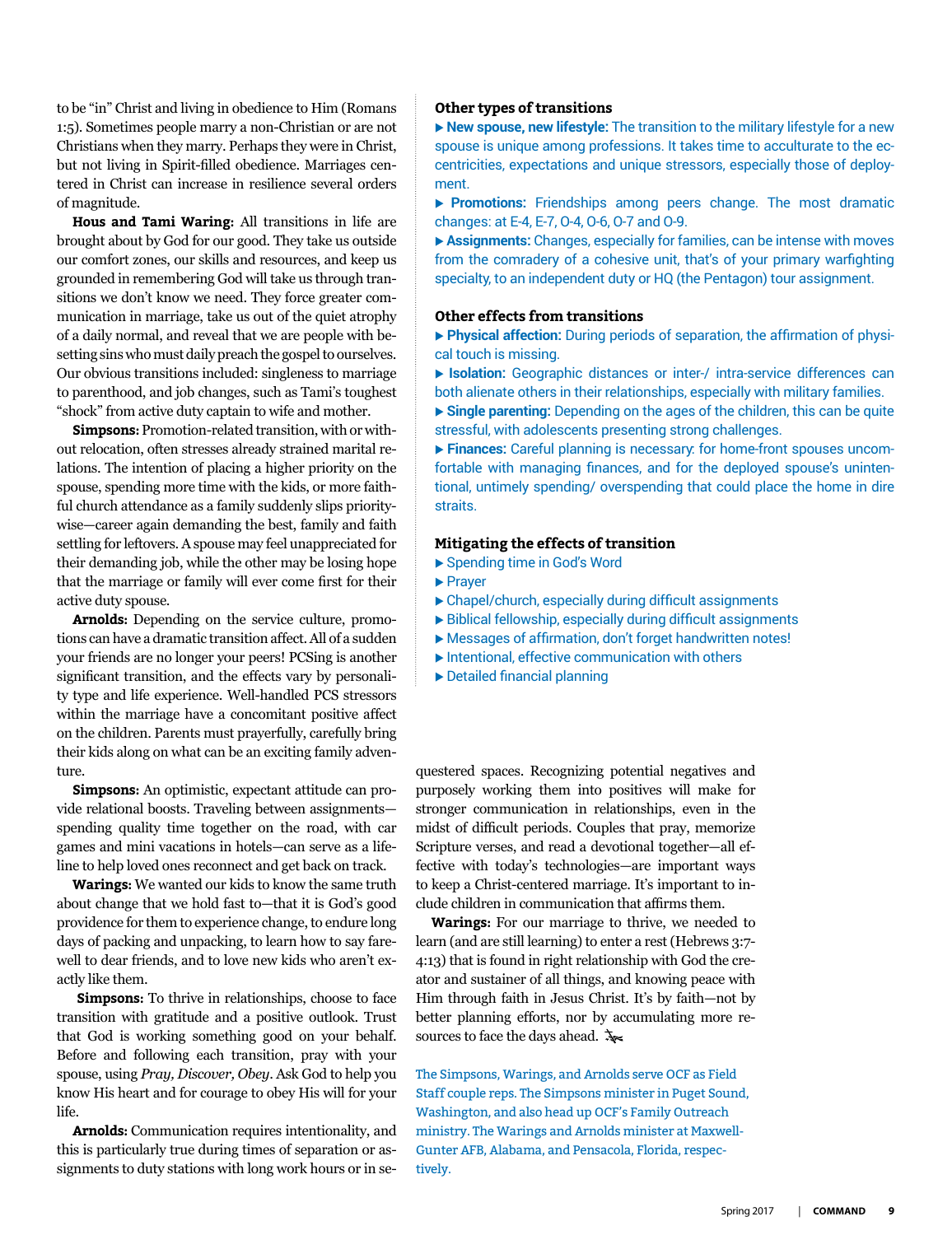#### **TRANSITION**



*SGT Karen Sampson, USAR, photo* Cadet Initial Entry Training (CIET) candidates tackle the challenge of an obstacle on the confidence course during Cadet Summer Training at Fort Knox, Kentucky.

### **From Fort Knox to the Foot of the Cross**

**By Second Lieutenant Taylor Goddard,** Missouri National Guard

arrived mid-June for summer training for Army cadets at the Cadet Leader Course (CLC) at Fort Knox, Kentucky, that would last until the second week in August. Like the Army does, I was "volun-told" to be a Military Science III (MSIII) squad leader at Cadet Initial Entry Training (CIET) for the underclassmen before reporting for my own CLC dates. I was mad, to say the least, because my entire summer was shot.

> Looking back, though, I thank God I was at Fort Knox for those roughly fifty days because that's what it took to get me to realize something in my life had to change. Having grown up with a mother who was an alcoholic and drug addict, I started making my own poor decisions in college. I dated a married man for several months, was victimized by a con-artist, and had done and seen other things I am not proud of. But somehow I hadn't completely lost my faith in God.

In the first week at CLC, I decided to go to the Wednes-

day evening Protestant church service. While in the chapel I heard an announcement about a Bible study immediately following the service. That I stayed for it was a huge step for me because at that point I had never experienced a Christian community outside of church pews. Although I didn't have a deep relationship with Jesus I still considered myself a believer. My faith modeled that of the average American "Christian" who goes to church Easter/Christmas/whenever convenient, prays before a meal, and talks to God when depressed or in need—only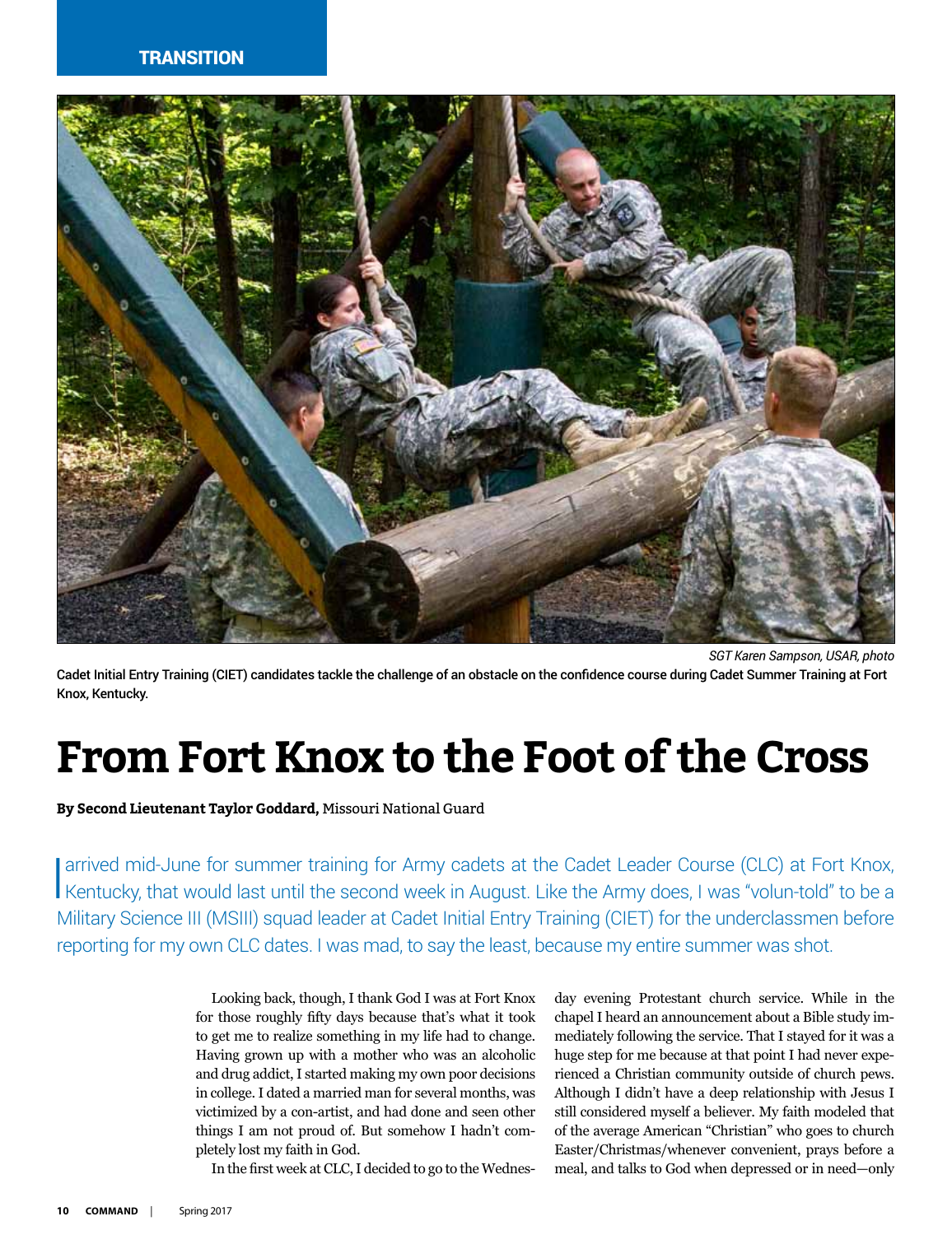#### **OCF-Valor's ongoing 'remarkable ministry' to ROTC cadets**

In partnership with Cru Valor, one of OCF's primary outreach programs to ROTC students takes place at the annual summer training programs for Air Force and Army ROTC cadets at Maxwell-Gunter AFB, Alabama, and Fort Knox, Kentucky, respectively. OCF field staff reps Hous and Tami Waring lead the efforts at Maxwell-Gunter.

At Fort Knox, OCF local leaders Bob and Lola Deckard, and a team of over forty volunteers, assist at chapel services and host Bible studies following the worship services at the invitation of the Cadet Command chaplain. In 2016 alone, more than 970 cadets attended the Bible studies, with some thirty-seven cadets making known first-time decisions to trust in Jesus Christ.

"The fruit of the ministry has been remarkable," said field operations director Tom Schmidt, who assists and coordinates all OCF field operations, including ROTC ministries, for the OCF home office. "Bob facilitated the link-up of forty cadets with OCF POCs for the cadets' follow-on, one-month training at field locations. A total of 628 cadets expressed interest in further contact with OCF. Each will receive a letter and encouragement from us.

"The Deckards and Warings are powerful servants who welcome, encourage, and cast a vision for future leaders who will serve across the globe in the military," said Tom.

to turn around and blame Him for personal shortcomings.

But it wasn't until that first Bible study that I began to take my spiritual life seriously, faced with very real questions: where are you in your spiritual maturity? Do you simply know facts about Jesus or do you know Him personally? Do you even know what that looks and feels like? BOOM. It hit me hard. I had no idea what true joy and peace felt like because I was leading a self-centered life, concerned with my own happiness.

Those questions just killed me. I started tearing up when a girl next to me spoke out, saying she wasn't the woman she wanted to be. Right there in that moment, Lola Deckard, who was leading our study, prayed with this cadet to rededicate her life to Christ and give Him control. "Me too," I blurted out. "I want that too!" And our group prayed. From that point on, and all throughout my Fort Knox summer, I kept having "God moments." He would reveal himself to me all the time, especially in the field.

When I was tired, fatigued or simply aggravated by that "one guy" in the platoon, I would cry out in prayer. I read the Bible and other Christian literature daily. I was given the Rick Warren *Purpose Driven Life* forty-day devotional from a chaplain when I had forty days left at camp (do the math on that God-thing!)—that book lived in my ACU pants pocket and went everywhere with me.

Jesus' power to save shouldn't be kept secret, so after summer training at Fort Knox and back at the University of Missouri-Columbia, I started a Valor Bible study. As the weeks and months passed, we grew in number and ended our year with nearly fifteen committed cadets. I felt so honored, with the Holy Spirit's aid, to minister to these young hearts and minds hungry for Jesus.

I sometimes wonder why I am in the Army, why I chose this path—if I am meant to be in this profession. That's when God quickly reminds me He's placed me here in this Army environment on purpose—and He has a plan. I enjoy conversing with other Army officers, soldiers, and those I come in contact with in the civilian world, so I started a Sunday evening small group on post at Fort Huachuca, Arizona, for my fellow classmates.

I feel that the Lord has called me to share my story because I know what life looks like without Him in it—and it's one not worthy of living. Although not every day is sunshine and rainbows—the Bible doesn't promise us a life of ease without suffering—with Him in my life, I am content and have joy beyond measure. It's the promise of a beautiful future with God—in eternity where there will be no more death—that keeps me motivated to serve our country while serving Him.

My 2015 experience in Kentucky brought me to the foot of the cross, saving my soul in a way words cannot explain. What Jesus did on the cross is remarkable. He died for you, for me—so ugly and imperfect in our sins. Yet, no matter how far we stray from Him, Jesus loves us. He's only a prayer away.

I love sharing Jesus because my story shows how powerful and sovereign the Lord truly is.  $\lambda$ 

#### **About Taylor**

Taylor, who aspires to serve in law enforcement in the military and civilian capacities, is attending the Military Intelligence Basic Officer Leader Course (MIBOLC) at Fort Huachuca, Arizona. After her April graduation, she transitions to Fort Hood, Texas, for training, and then on her first deployment this summer with her Missouri National Guard unit.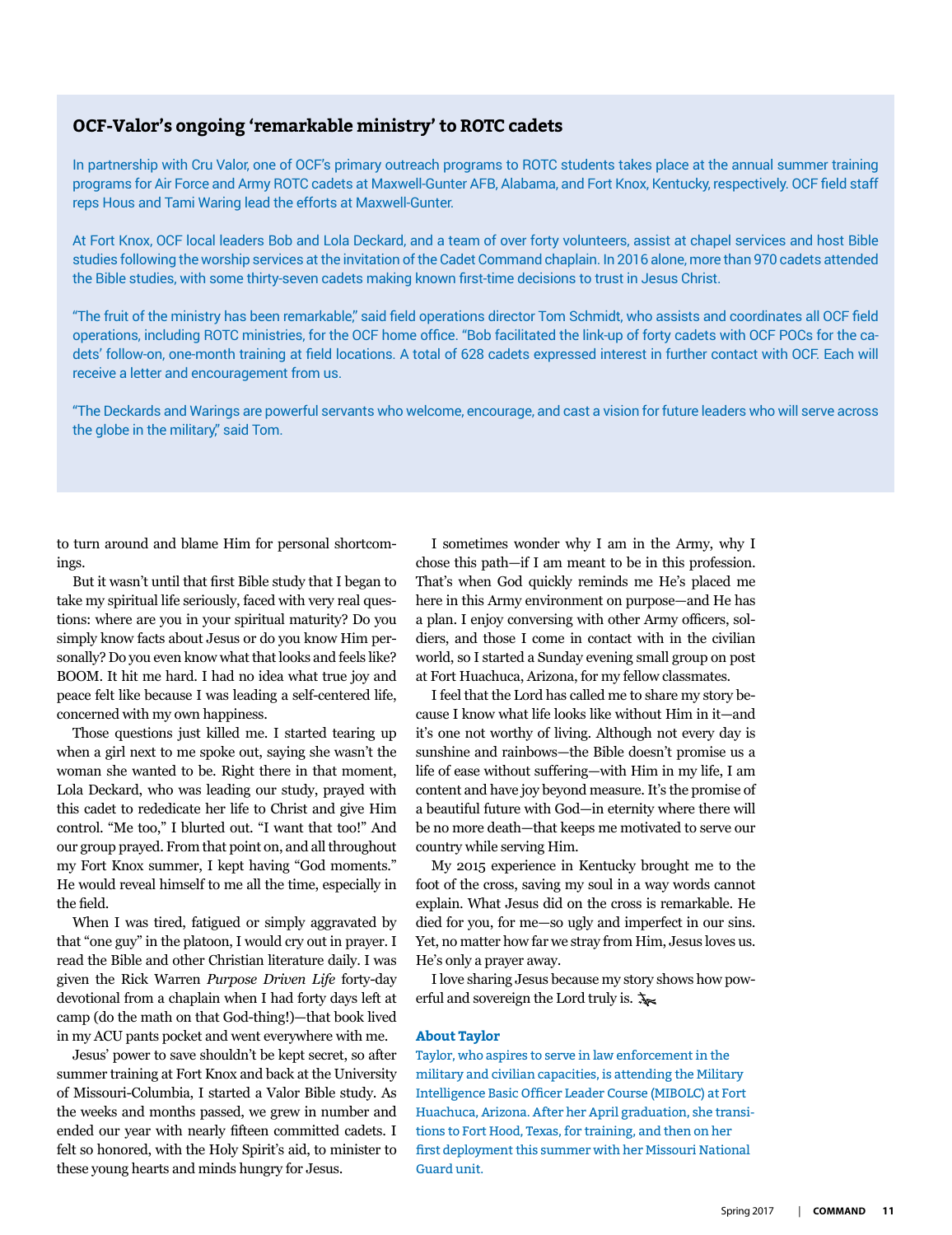

*Gwynn Vaughn photo*



*Maxwell-Gunter OCF photo Pensacola OCF photo*



#### **Carlisle Barracks—Pennsylvania**

**TOP:** Uniting for Fellowship, one of OCF's eight Spiritual Pillars, usually starts with small group Bible studies. But add the warmth and amenities radiating from OCF's White Sulphur Springs Conference Center, mix in a large group of all ages—and it's a gamechanging retreat. The Carlisle Barracks Protestant Chapel Community enjoyed a weekend retreat together this past fall, a get-away of fun and fellowship to recharge the batteries for serving Christ.

#### **Maxwell-Gunter OCF—Alabama**

**ABOVE LEFT:** Cadets, officers and chaplains attending various training courses at Maxwell-Gunter AFB gathered together to study Acts 10—the account of Roman military leader Cornelius and how God worked to first bring the gospel to the Gentiles through the centurion. The goal of the Bible study: helping one another toward graduation, living "unashamed lives laid down for those they serve."

#### **Pensacola OCF 5K—Florida**

**ABOVE RIGHT:** It was a "great day for a 5K—if you like your runs cold and windy!" Along with the runners, two babies and an eightyear-old gutted it out and crossed the finish line with smiles, except one baby who fell asleep. Some post-race fellowship took place over lunch.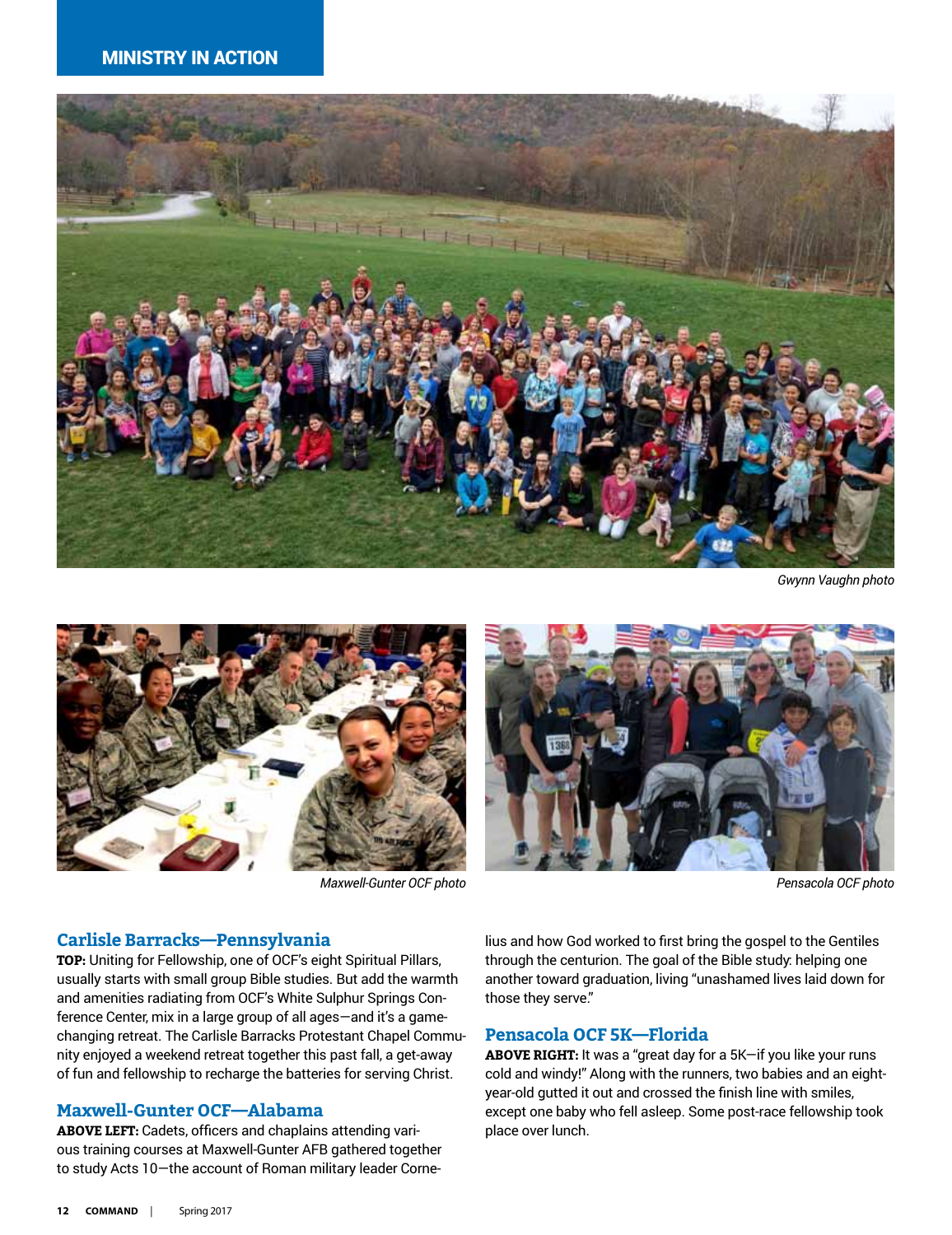#### ministry in action



*Spring Canyon photo*





*Kim Hawthorne photo Spring Canyon photo*

#### **Hartley Holmes expansion—Colorado**

**TOP:** Despite being slowed down by five feet of snow between Christmas and late January, great progress continued with the Hartley Holmes dining room/classroom expansion project at OCF's Spring Canyon Retreat and Conference Center. This early February photo, through the "Hummingbird window" looking out toward the Hook on Mt. Princeton, shows the enlarged dining facility.

#### **Sheppard AFB OCF Reunion—Colorado**

**ABOVE LEFT:** Attendees of the Sheppard AFB OCF Bible study gathered for a reunion at Col Dale Holland's retirement ceremony. The couples pictured here met for Bible study and fellowship during the 1989-92 timeframe. Col Holland, shown with his wife, Debi, (right) retired at USAFA as the Vice Commandant of Cadets. He serves on the Spring Canyon Advisory Council.

#### **USAFA Work Party—Colorado**

**ABOVE RIGHT:** Former NASA engineer Merlin Merritt (center) spoke to USAFA cadets on leadership during the USAFA Work Party last fall at OCF's Spring Canyon Retreat and Conference Center. He was one of the engineers tasked to save Apollo 13, which was damaged in space after an explosion and an oxygen tank rupture. Merlin and his engineer peers came up with a unique design using plastic bags, cardboard and duct tape to save the three astronauts aboard the crippled spacecraft.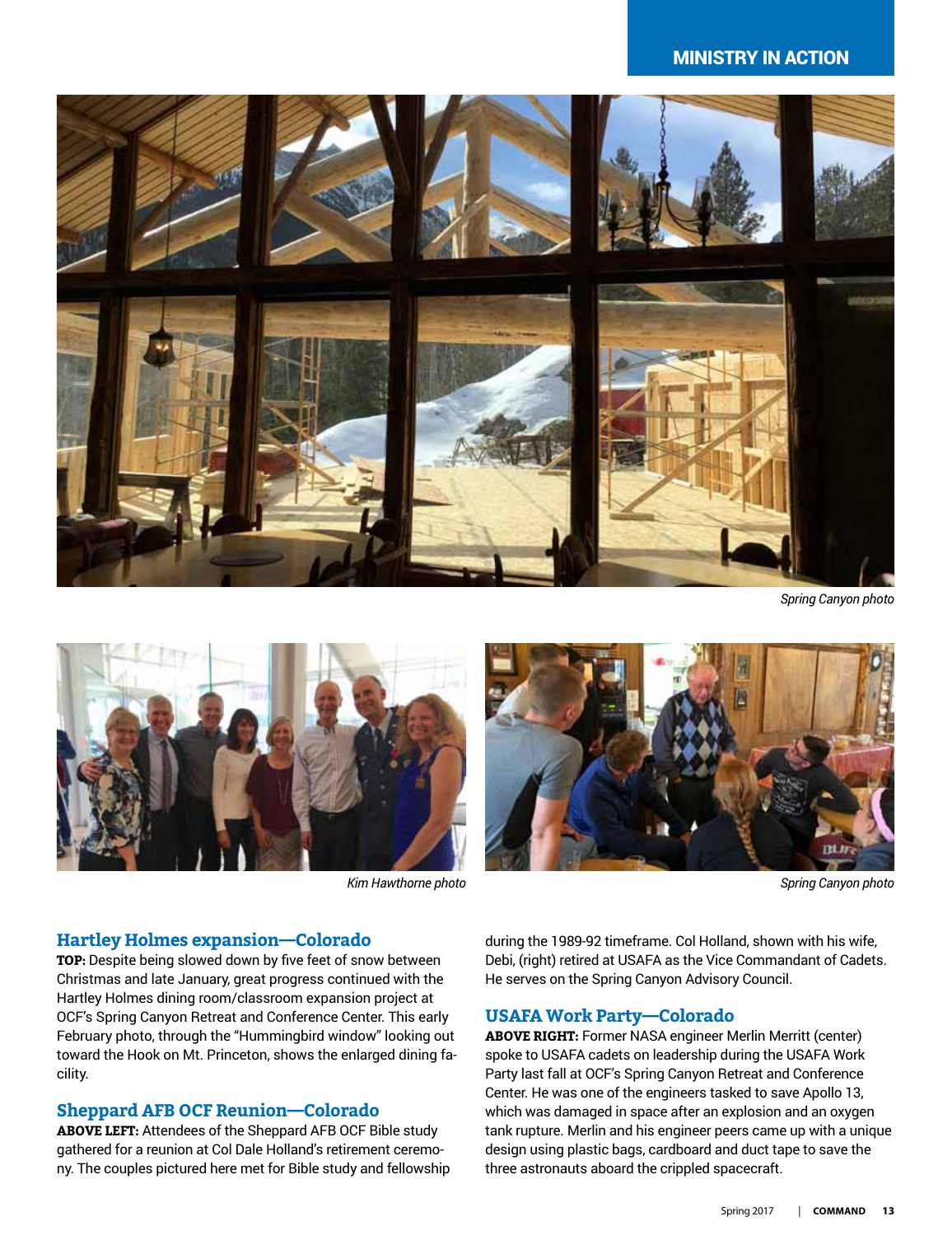#### ministry focus



*OCF USAFA photo*

### Helping cadets stay true to their faith

#### **By OCF Communications Department**

Opportunities for iron-sharpening-iron relationships that build foundational faith to stand on in these radical times. That is the goal of fellowship that permeates throughout OCF's multi-faceted ministry to the military.

Taking place at key military education or center of mass locations. Through yearround conference center activities, local Bible studies or mentoring. All made possible in partnership—sharing time, talents and treasure to reach others with Christ's love, grace and mercy.

If you've ever wondered what Officers' Christian Fellowship does, here's one snapshot from the album showing God's kingdom work through OCF.

#### **OCF at the United States Air Force Academy**

**Who:** Lt Col Steve and Rita Wade, USAF (Ret.), OCF Field Staff reps

**How long there:** Since 2003

**Special background:** Rita and Steve served on College Campus Staff with CRU before entering the military. Steve served twenty-two years in the Air Force where

God used him and Rita "to bring God's Gospel and Word to many people at every assignment." Rita has a Master's degree in Professional Counseling, which she uses every day at USAFA. Post AF, Steve completed seminary, earned a Master's degree in Christian Ministry, and is a licensed pastor.

#### **What's your key motivation to reach the cadets?**

It is an honor to come alongside so many cadets helping them know God better and develop godly perspectives for all of life. We labor in His mighty power as we pray, disciple, serve, encourage, and spur on to love and good deeds those whom God has placed in our sphere of influence.

…for the equipping of the saints for the work of service, to the building up of the body of Christ; Ephesians 4:12

…to present everyone complete in Christ. Colossians 1:28

#### **Why is OCF's ministry to USAFA cadets so important?**

We provide a supportive environment to

help cadets know God better and stay true to their faith during turbulent college years

Cadets who know God and hold a high view of God will trust Him to totally take care of them, will do His will without fear, and will live their lives for His glory as spiritual leaders and military leaders.

#### **How we facilitate OCF ministry:**

- Monday night large group meetings worship and small groups
- Wednesday evening ladies' and men's groups
- Saturday night fellowship and Bible study at the Wades' home
- Eight volunteer military couples (ministry team) who lead, teach, disciple, love and feed cadets
- One-on-one discipleship throughout the week
- Three retreats each year at OCF's Spring Canyon Retreat and Conference Center
- Parents Weekend open house—meet parents, let them know about OCF ministry
- Pre-marriage counseling
- Spiritual commissioning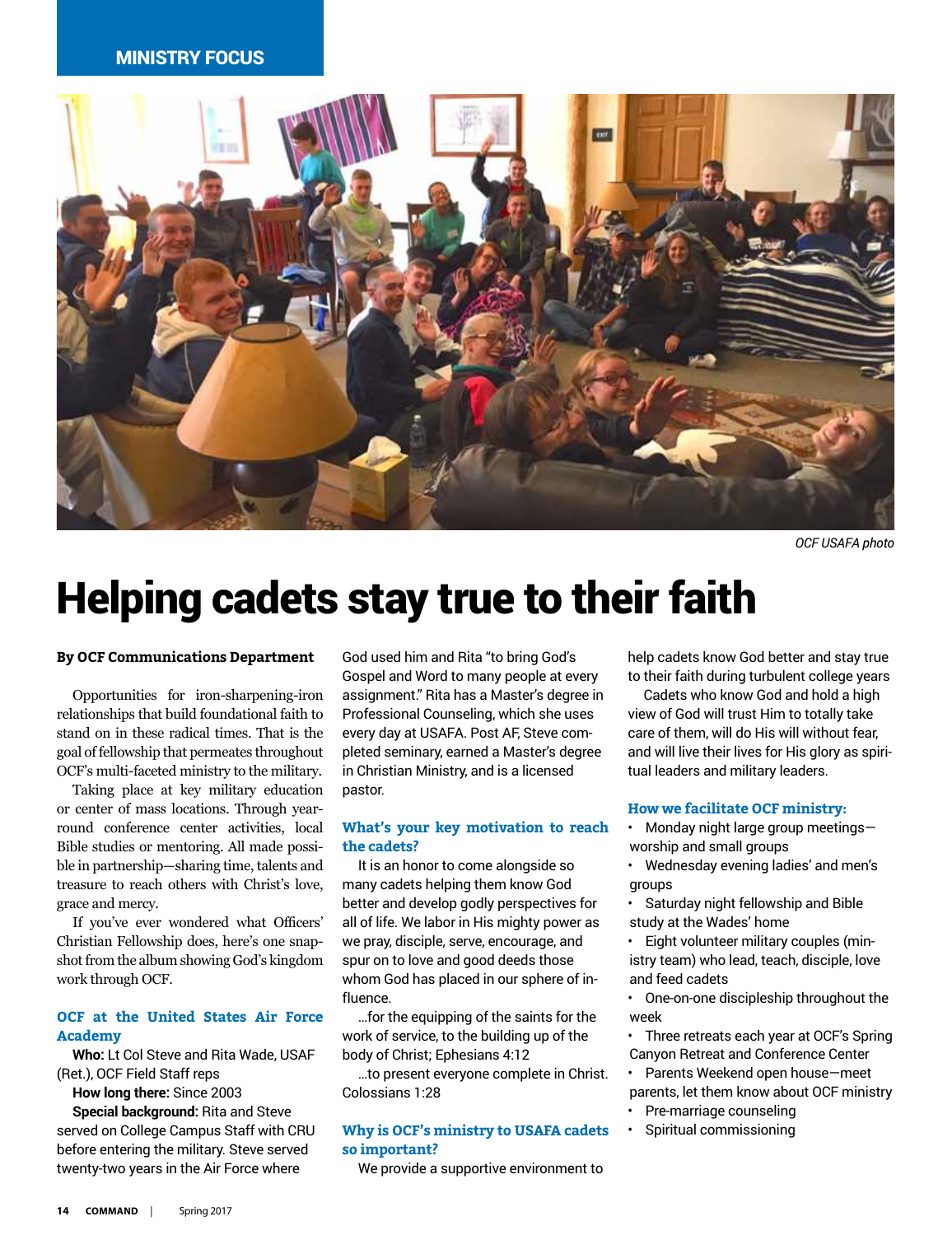#### please meet

## COMMAND®

#### **Vol. 66, No. 1, Spring 2017**

**Publisher** Officers' Christian Fellowship<br>**OCF Executive Director** Brig Gen David Warner, USAF **Communications Director** Michael Edward<br>**Managing Editor** Karen Fliedner **Managing Editor** Karen Fliedne<br>**Senior Designer** Josh Jackson **Senior Designer** 

Brig Gen David Warner, USAF (Ret.)<br>Michael Edwards

COMMAND strives to exalt the Lord Jesus Christ in the U.S. Armed Forces by informing readers about His work through people and events related to Officers' Christian Fellowship, teaching them how to integrate Christian faith into family, professional and community life, and encouraging and inspiring them to minister effectively in the military society.

#### **Comments, questions, or subscription changes**

We welcome your feedback, and we're happy to assist with any subscription or address changes. Contact us at: 3784 S. Inca Street, Englewood, CO 80110 comms@ocfusa.org or 800-424-1984.

Cover photo by Minnesota National Guard

#### **Write for us**

If you have an idea for an article, or if you would like to work with our editors on a variety of topics relevant to the OCF audience, contact Managing Editor Karen Fliedner: [karen.fliedner@ocfusa.org](mailto:karen.fliedner@ocfusa.org).

Authors are not paid for articles published. By submitting articles, e-mail, photos, and other materials to Officers' Christian Fellowship, you agree that the materials submitted become the property of OCF and will not be returned, and you agree that OCF has been granted the non-exclusive rights to use and/or reproduce the materials in any manner and for any purpose. Our agreement is made in Colorado and controlled by Colorado law.

#### **Permissions**

COMMAND grants permission for any original article (not a reprint) to be photocopied for use in a church, classroom, or other similar fellowship group setting provided that no more than 250 copies are made, allcopies are distributed for free, and COMMAND or OCF are listed as the source.

#### ©2017. All rights reserved.

COMMAND is published seasonally (Spring, Summer, Fall) by Officers' Christian Fellowship. Nonprofit postage paid at Englewood, Colorado, and at additional mailing offices. Postmaster: Send addresschanges to COMMAND at 3784 S. Inca Street, Englewood, CO 80110-3405.

Articles and other items published in COMMAND do not necessarily reflect the official policy or position of Officers' Christian Fellowship of the United States of America, its governing council, staff, or of the U.S. government, the Department of Defense, or any branch of the U.S. Armed Forces.

Unless otherwise noted, Scripture quotations are from The Holy Bible, English Standard Version, ©2001 by Crossway Bibles, a publishing ministry of Good News Publishers.

COMMAND is a registered trademark of Officers' Christian Fellowship of the United States of America. All rights reserved.

COMMAND (UPS 014-736/ISSN 0010-2474). Title © U.S. Patent and Trademark Office (Ser. No 76-136, 392/Int.class 016). First use 9-0-1957.

> **Member:** Evangelical Press Association Combined Federal Campaign #10531





**Came to OCF:** During my second year at the Naval Academy, after persistent invites from my roommate. Thanks, Josh Crouse!

**Why OCF:** The relationships and faithful teaching of God's Word helped steady me during some rocky Naval Academy years. I met my wife at a Hawaii OCF study. We grew a lot during those formative years of our marriage, developed some amazing friendships. I'm grateful to many OCF leaders/mentors along the way: Tom Thompson, Spence Kawamoto, Cartus Thornton.

**Tunes you're listening to:** Jack Johnson—even if his songs sound the same.

**What's on your bucket list:** I still owe Suzanna a trip to Italy—for a cooking tour. She's a great cook; I like to pretend I know what I'm doing.

**Why a military life:** I started thinking about becoming a chaplain during my last year in the Navy (a submarine officer from 1999-2007), finally becoming

a chaplain in 2014. God used a series of events to prepare, refine, and humble me for ministry. I love the opportunity to serve alongside and walk with Marines and sailors through the military life's highs and lows.

#### **Why your transition to the chap-**

**laincy:** I feel that God planted the idea to come back as a chaplain to help the lost find Him. One prevailing thought from my last year active duty was that the Taliban was the "evil" enemy and we were the "good" guys. There's a lot of truth in that statement; but my heart was burdened that so many of our "good guys" did not know Christ, saddened to think of their eternal fate without Him.

**Best advice given you:** Take your job seriously, but never take yourself seriously.

**Life Bible verse:** "In this is love, not that we have loved God but that he loved us" (1 John 4:10).